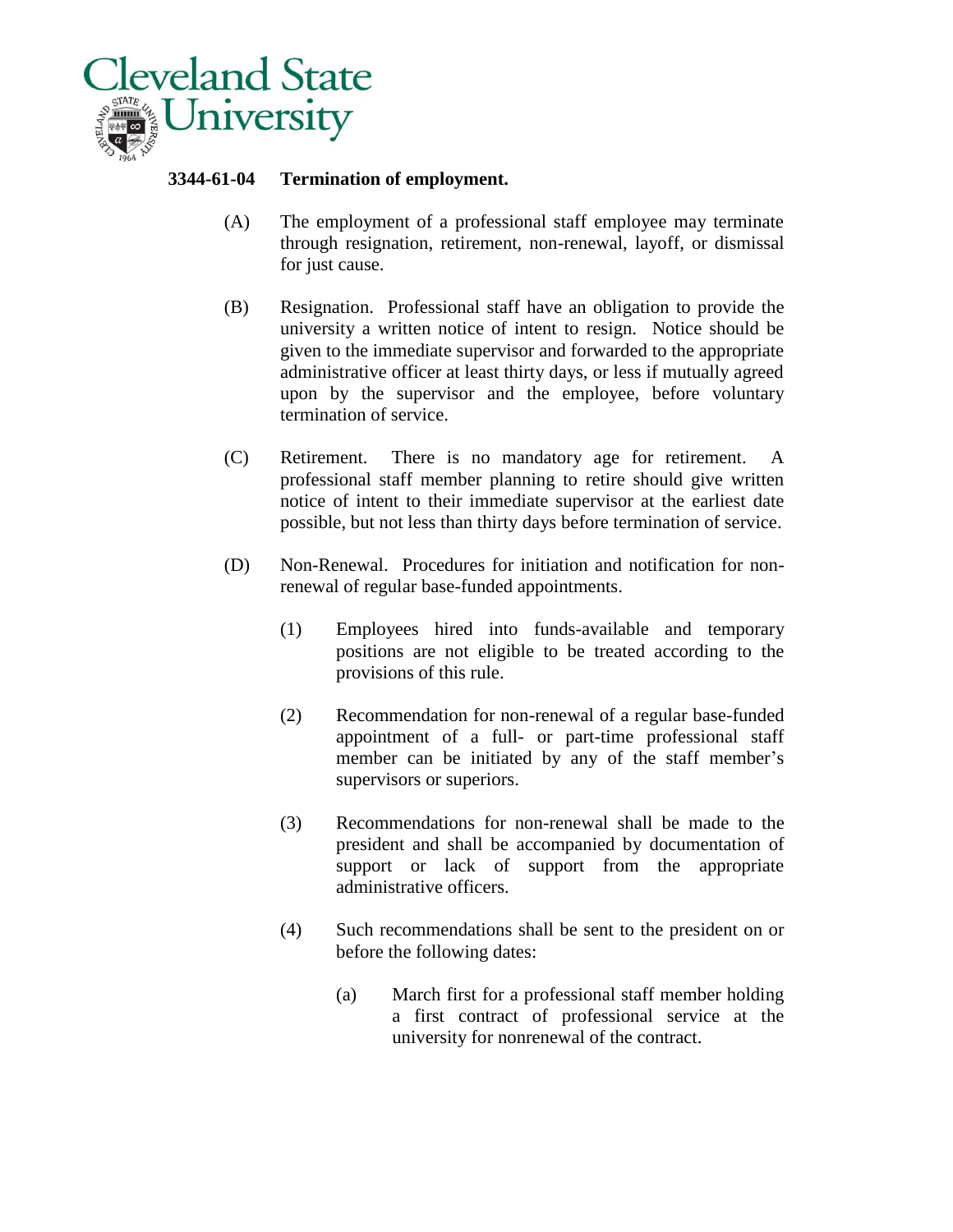- (b) January first for a professional staff member holding a second or subsequent contract of professional service at the university for nonrenewal of the contract.
- (c) By December first for an intercollegiate coach holding a coaching season contract for the fall season.
- (d) By April first for an intercollegiate coach holding a coaching season contract for the winter season.
- (e) By June first for an intercollegiate coach holding a coaching season contract for the spring season.
- (5) If the president concurs with the recommendation(s) of nonrenewal, the president shall direct that a notice of nonrenewal be sent by regular and certified mail to the professional staff member's home address which is on file with the university. Such notice shall be deposited in the mail within one month of the dates above (by April first, February first). It is the professional staff member's responsibility to regularly update the university with address change information.
- (6) The professional staff member holding a second or subsequent contract of professional service at the university is entitled to be apprised of the reasons for non-renewal and may request a review of the decision through the grievance procedures as provided in rule 3344-61-05 of the Administrative Code.
- (7) If a notice of non-renewal is not sent by the dates provided in paragraph (D) (5) of this rule, the professional staff member shall receive an additional contract of at least six months duration except as otherwise provided by paragraphs (E) and (F) of this rule or Ohio law.
- (E) Layoff. Termination of professional staff employees prior to, during, or at the end of an appointment period may occur because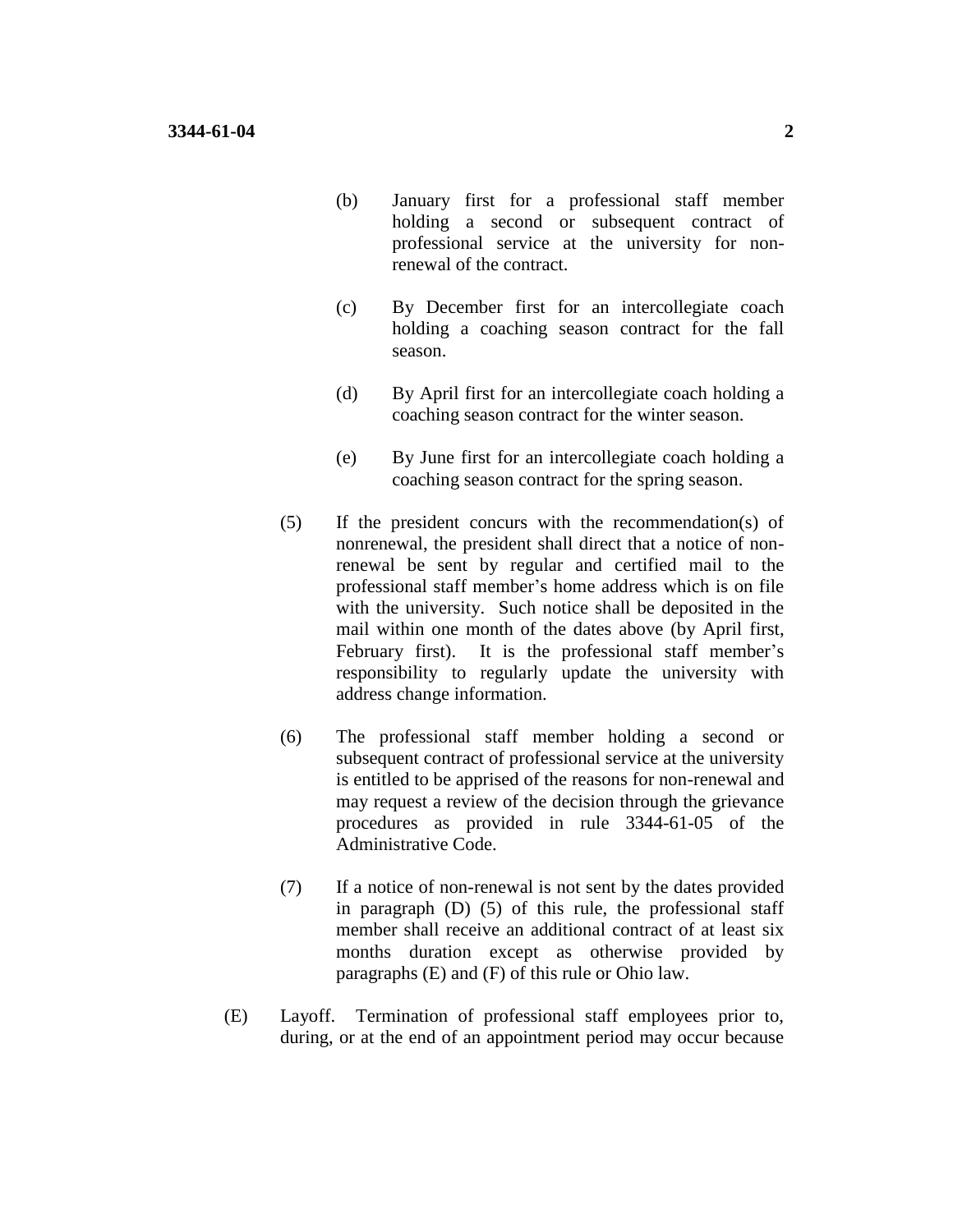of a financial emergency or because of reorganization. Such a termination of appointment shall be designated a layoff.

- (1) Layoff due to financial emergency. Layoff of a professional staff employee may occur when deemed necessary by the president due to a financial emergency as declared by the board of trustees. Upon occurrence of the layoff, the individual's personnel file shall designate that the layoff was due to financial emergency.
- (2) Layoff due to reorganization. Layoff of professional staff employees at the university may occur when a reorganization is deemed necessary due to a budget or program decision requiring program discontinuance, curtailment, or redirection, and when such a reorganization plan is approved by the president. Upon occurrence of the layoff, the individual's personnel file shall designate that the layoff was due to reorganization.
- (3) A professional staff employee laid off due to financial emergency or reorganization shall be accorded the following rights and privileges:
	- (a) The unit head shall provide documentation to justify the layoff of the professional staff member(s) under this section. Such documentation shall be forwarded to the appropriate vice president or the provost for approval to proceed, and a copy shall be sent to the attention of the vice president for human resources development and labor relations. If the release is initiated at the vice president or the provost level, all appropriate documents shall be forwarded to the president for approval to proceed. The individual shall be notified in writing of the decision to effectuate his or her release. Such notice shall be provided as far in advance of the release date as possible.
	- (b) The department of human resources development and labor relations shall make a reasonable effort to secure alternative appointments within the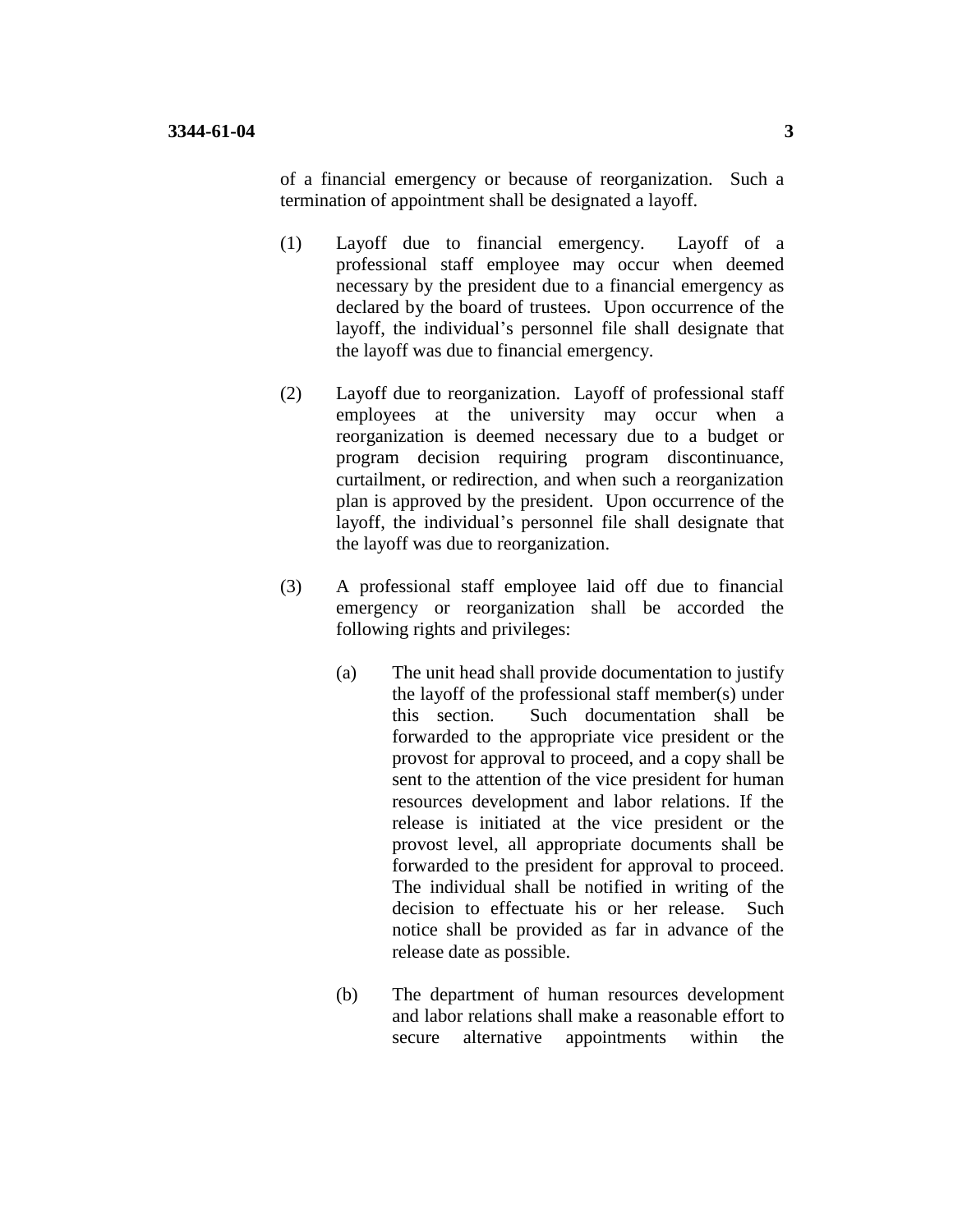university in open positions for which the affected individual is qualified under existing criteria.

- (c) If, within a period of eighteen months from the date of the layoff of a professional staff employee, the president determines that the professional staff employee's position should be reopened, then reappointment shall first be offered to the laid off employee. The offer shall be sent to the last known mailing address of the employee and he or she shall have a reasonable time, not to exceed fifteen days, within which to accept or decline the offer of reappointment.
- (d) The individual being laid off shall be entitled to a hearing in accordance with the procedures provided in rule 3344-61-05 of the Administrative Code. Such a hearing may occur subsequent to layoff, if emergency circumstances preclude a prior hearing.
- (F) Dismissal.
	- (1) Dismissal for just cause. Professional staff may be dismissed for just cause. Just cause shall include, but not be limited to, items a-i below:
		- (a) Unsatisfactory performance or neglect of assigned duties and responsibilities.
		- (b) Violation of recognized standards of professional conduct and performance.
		- (c) Personal conduct that impairs the individual's proper fulfillment of assigned duties and responsibilities.
		- (d) Personal conduct that violates state or federal law, including but not limited to drug and alcohol abuse, trafficking in illegal drugs, sexual, ethnic, racial or religious harassment or any other harassment prohibited by law.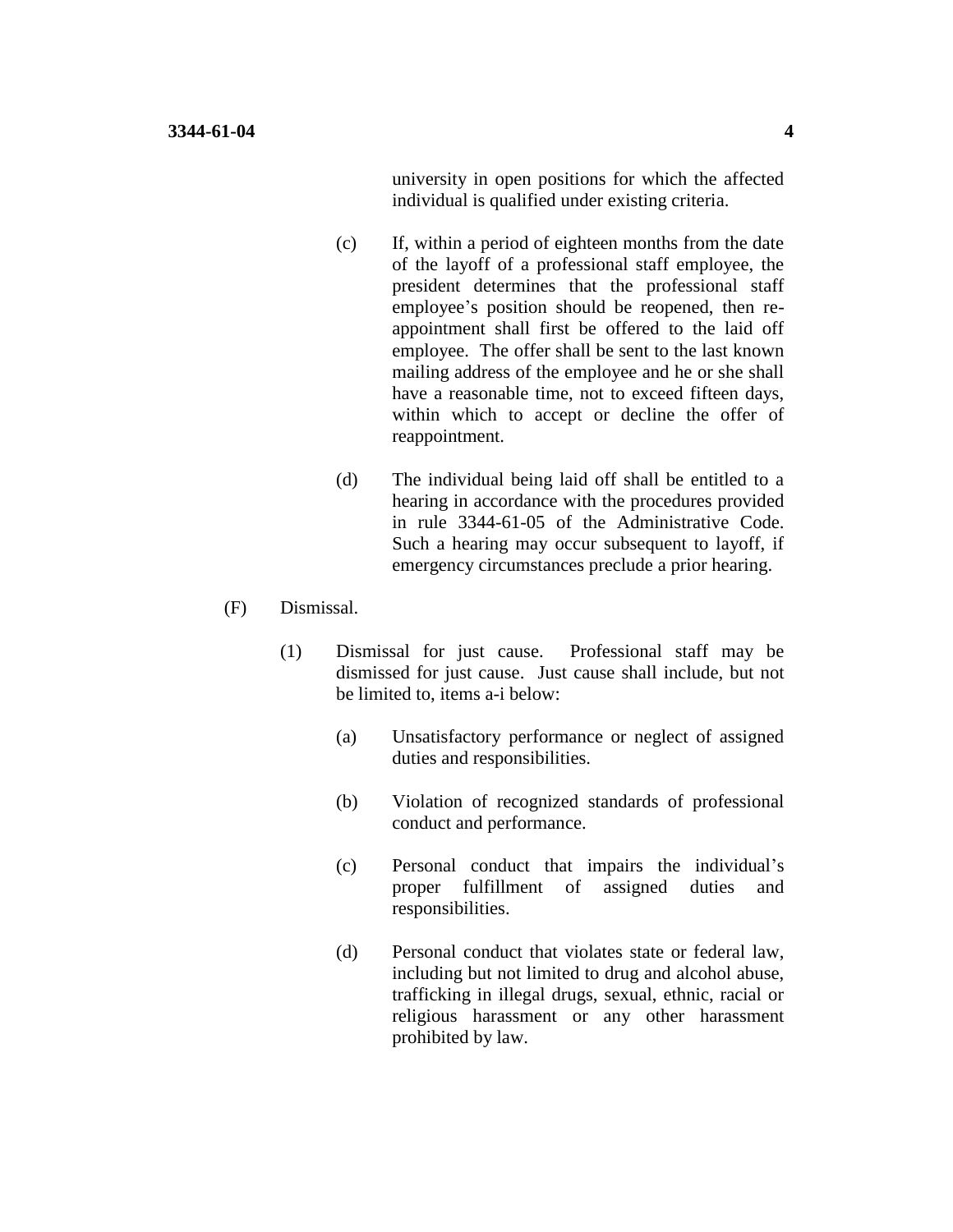- (e) Personal conduct that impairs the employer's pursuit of its goals or mission.
- (f) Interfering with the normal operations of the university.
- (g) Conviction of a crime of violence as defined in division (i)(1) of section 2901.01 of the Revised Code, or a substantially equivalent offense under municipal ordinance, which is committed on or affects persons or property on the university's campus, or any other crime that adversely affects performance of job duties and responsibilities.
- (h) Concealing, falsifying, altering, misusing or removing records, including electronic data records.
- (i) Engaging in a demonstration or protest on university property in violation of law or of the university's policy on demonstrations.
- (2) Fraudulent credentials.
	- (a) Recommendations for dismissal for causes listed in paragraph  $(F)(1)$  of this rule shall be sent by the unit head to the appropriate vice president or the provost with the appropriate documentation attached. Such documentation shall be forwarded to the appropriate vice president or the provost for approval to proceed and a copy shall be sent to the office of the vice president for human resources development and labor relations. If the dismissal is initiated at the vice president or the provost level, all appropriate documents shall be forwarded to the president with a copy to the vice president for human resources development and labor relations for approval to proceed.
	- (b) Procedures for initiation and notification of dismissal of professional staff employees. If the president accepts the recommendation for dismissal,